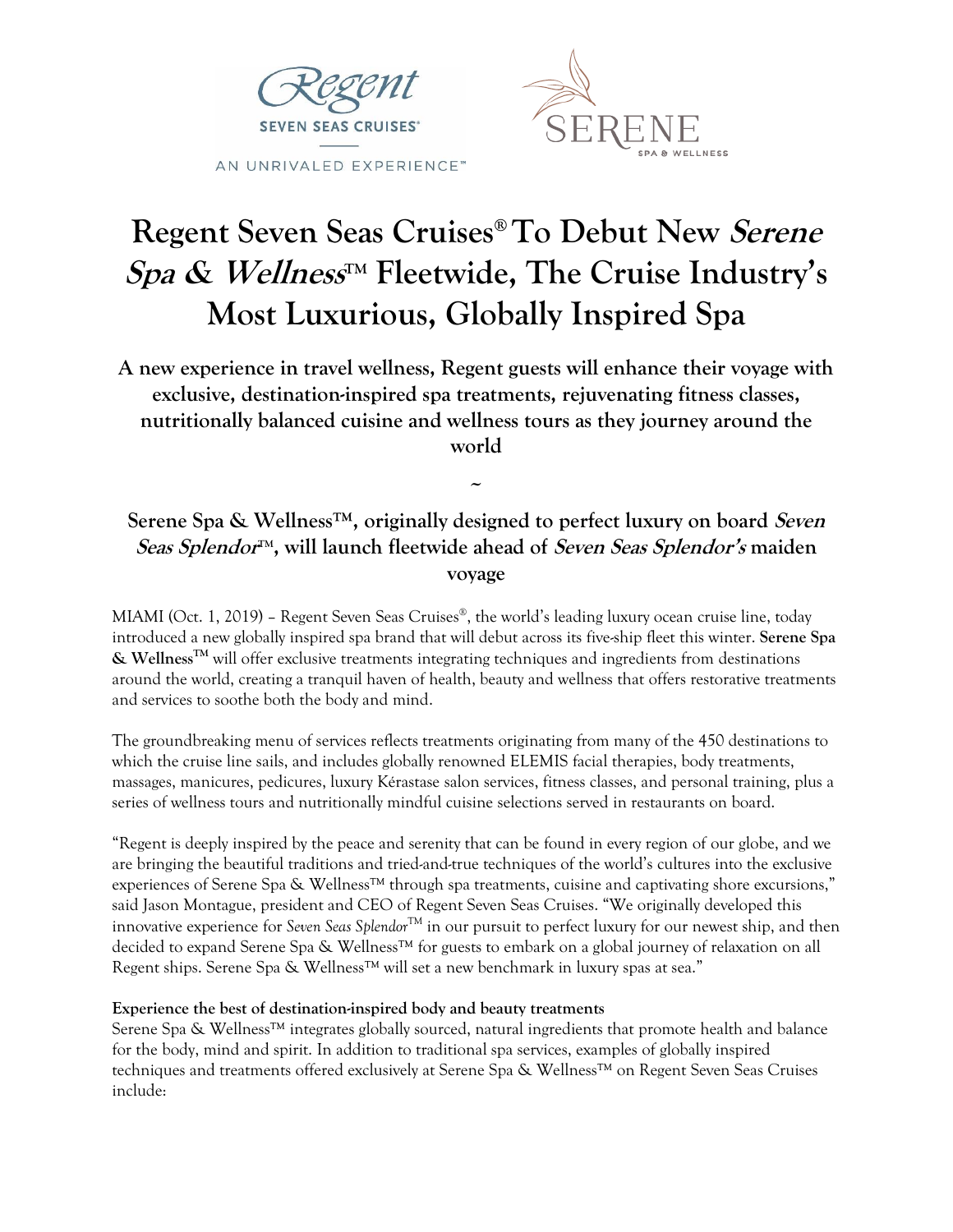- The Regent Massage. (Destination Inspiration: Sea Buckthorn from the Mediterranean coast) This bespoke full-body therapy features a synergy of rosemary, sea fennel and sea buckthorn from the Mediterranean coastlines worked into areas of tension to ease and soothe muscles while helping to detoxify. Warm eucalyptus-infused paraffin mitts and boots enhance this signature experience, deeply nourishing and hydrating hands and feet.
- Around The World Massage. (Destination Inspirations: Basalt from China, Coconut Poultice from Caribbean, Bamboo from Asia) Fusing techniques from the corners of the world, this choreographed therapy is one of optimal wellness: the earthly scents of Indian cardamom, Egyptian coriander and eucalyptus soothe the mind; Swedish massage movements work freely throughout the body to relax; volcanic rocks release muscle tension and stagnant energy in the legs; bamboo stalks glide over muscles to deeply alleviate discomfort; warmed coconut poultices are delicately worked over the face, neck and shoulders; and argan oil from Morocco conditions the scalp.
- Sea Lavender & Samphire Body Polish. (Destination Inspiration: Samphire from Northern Europe) Hydrate skin with a nourishing, exfoliation duo. Nutrient-rich extracts from sea lavender and samphire smooth parched, dry skin cells while a moisturizing milk of macadamia nut and sea salt moisturize to allow a thirsty skin to replenish. This lavish body experience includes half or full-body massage.
- Deep Sea Heat Mask & Massage. (Destination Inspiration: Bladderwrack Seaweed from Baltic Coast) Recharge your body with a detoxifying treatment designed to alleviate deep-seated tension and muscular distress. Rich in minerals and trace elements, an aromatic, warm mask with potent algae from the Baltic Sea is applied on to the back to release tension and ease aches and pains while a back or full-body massage relaxes the body.
- Calming Rose Facial. (Destination Inspiration: Hand-picked Organic English Roses from the United Kingdom)

Comfort sensitive skin with a natural blend of delicate rose absolute to intensely hydrate the dermis. Luxuriously indulgent, precious rose extracts smooth fine lines, strengthening and protecting the skin's barrier. A warm rose balm is massaged onto the hands and arms to induce relaxation. Skin is left feeling soothed and replenished with a petal softness.

- Kérastase® Elixir Ultime 24-Carat Indulgent Ritual. (Destination Inspiration: Rose from Morocco) This indulgent hair ritual nourishes, protects and instantly restores hair. Relax with the aromatic scent of rose during a luxurious treatment in which camellia and marula oils and white tea extracts are massaged deep into the scalp. This highly concentrated experience provides a sublime transformation, leaving hair silky, weightless and beautiful.
- Regent Manicure and Pedicure. (Destination Inspiration: Frangipani from the South Pacific) Hands and feet are soaked in a hydrating milk protein while a vitamin-rich oil strengthens nails and cuticles. Warmed frangipani oil is massaged to further replenish moisture. Includes filing, cuticles and polish.

A full menu of treatments is available on Regent's website at [https://www.rssc.com/experience/onboard](https://www.rssc.com/experience/onboard-activities/spa-fitness)[activities/spa-fitness,](https://www.rssc.com/experience/onboard-activities/spa-fitness) including a Serene Spa & Wellness™ [brochure.](https://www.rssc.com/sites/default/files/2019-09/SereneSpaWellnessMenu.pdf)

#### **Focusing on holistic wellness, both on ship and on shore**

Serene Spa & Wellness<sup>™</sup> services extend beyond the physical spa venue:

• Fitness experts at **Fitness by Serene Spa & Wellness**™ lead popular exercise classes, such as Pilates, yoga and meditation and are available to offer advice and demonstrate the use of fitness equipment.